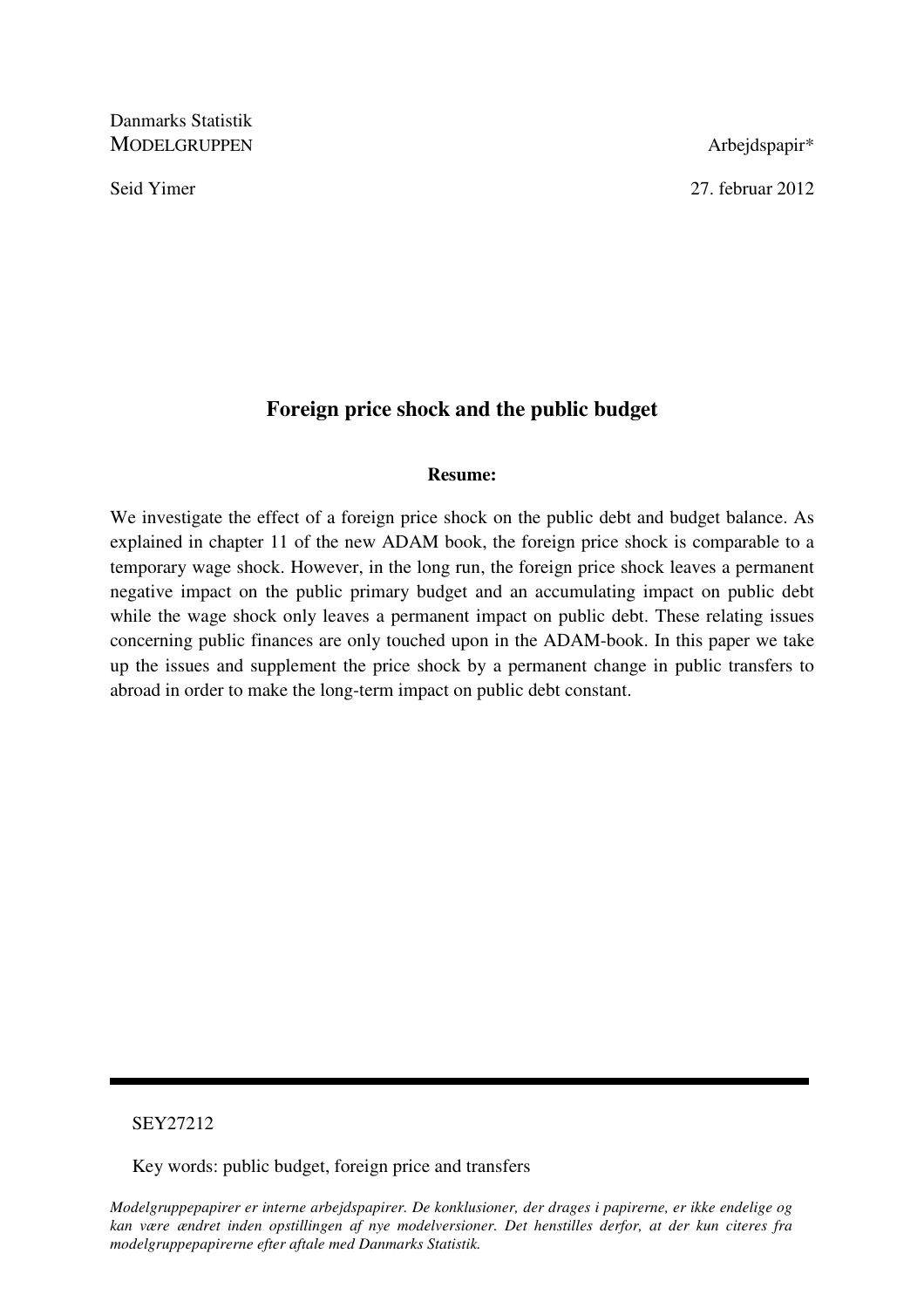## **1. Introduction**

In two previous papers on ADAM calculations (experiment with wage relation and experiment with public purchase of goods and services), there was no attempt to counteract the deterioration of public budget, which follows both from an increase in public purchase of goods and services (demand shock) and from a permanent upward shift in wage relation (negative supply shocks).

In this paper, foreign prices are decreased by  $1\%$  in one experiment, and wages are temporarily shocked by 1% in another experiment. The experiments have a long baseline that starts in 2011 and ends in 2110, and the basic idea of the experiments is to illustrate the dichotomy between quantities and prices cf. the ADAM-book. The results confirm the nice long-run properties of ADAM and indicate that the foreign price shock works like a monetary shock.

ADAM does not jump to its nice equilibrium. The fall in foreign prices triggers a cyclical downturn and an increase in public debt. Actually, the impact on public debt continues after the economy has returned to full employment. To stop the accumulating effect on public debt, we decrease public transfer to the rest of the world permanently. The remaining constant long-run effect on public debt may be removed by a temporary tax increase.

For the temporary wage shock, a temporary tax increase is sufficient to remove the complete effect on public debt.

## **2. Effects of foreign price shock**

ADAM has 14 exogenous foreign prices, which we reduce by 1%. Thus, in all years, these prices are 1% lower than the baseline.

The 14 exogenous foreign prices used in the experiment are: Import prices pm01, pm02, pm59, pm7b and pm7y, which respectively denote the import price for agricultural products, raw materials, manufactured goods, cars, ships and air crafts. The export price pe01 concerns agricultural commodities while pee2, pee59, peet are competitor prices for raw materials, manufactures and tourist services. Prices pmt and pms relate to tourist spending and to other imported services. Prices pxqs, peesq and boil respectively indicate the price on sea transport, competitor price on service exports and oil price. In addition, we decrease the exogenous capital tax (sk\_h\_o) and wages from abroad (ywn e) by  $1\%$ . The two energy prices (pm3k and pm3q) are exogenized and reduced by 1%. With the input mentioned so far we reproduce the similar calculation in the ADAM-book.

As shown in figure 1, all domestic prices, i.e. wages, consumption prices, GDP deflator, export prices etc., decrease by  $1\%$  in the long run, implying that the relative prices of domestic goods and services are unaffected by the uniform 1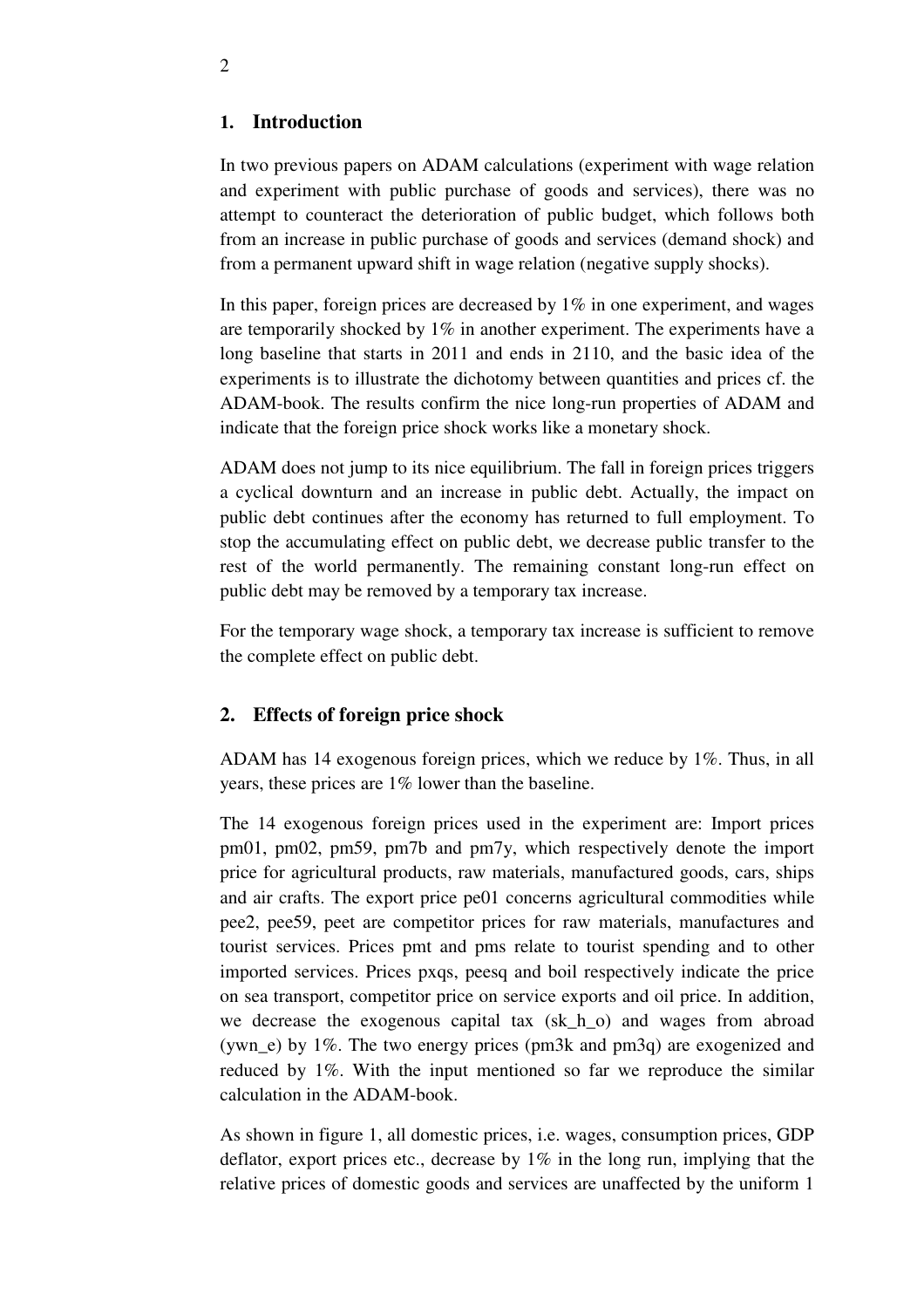per cent change in the foreign prices. Thus, the general foreign price fall seems to work like a monetary shock leaving relative prices and also quantities unaffected in the long run.



Figure 1: Domestic price effects, 1 % lower foreign prices

In a situation with unchanged relative prices and unchanged tax level, domestic production and consumption will remain unchanged in the long run, which is what we observe in figure 2.



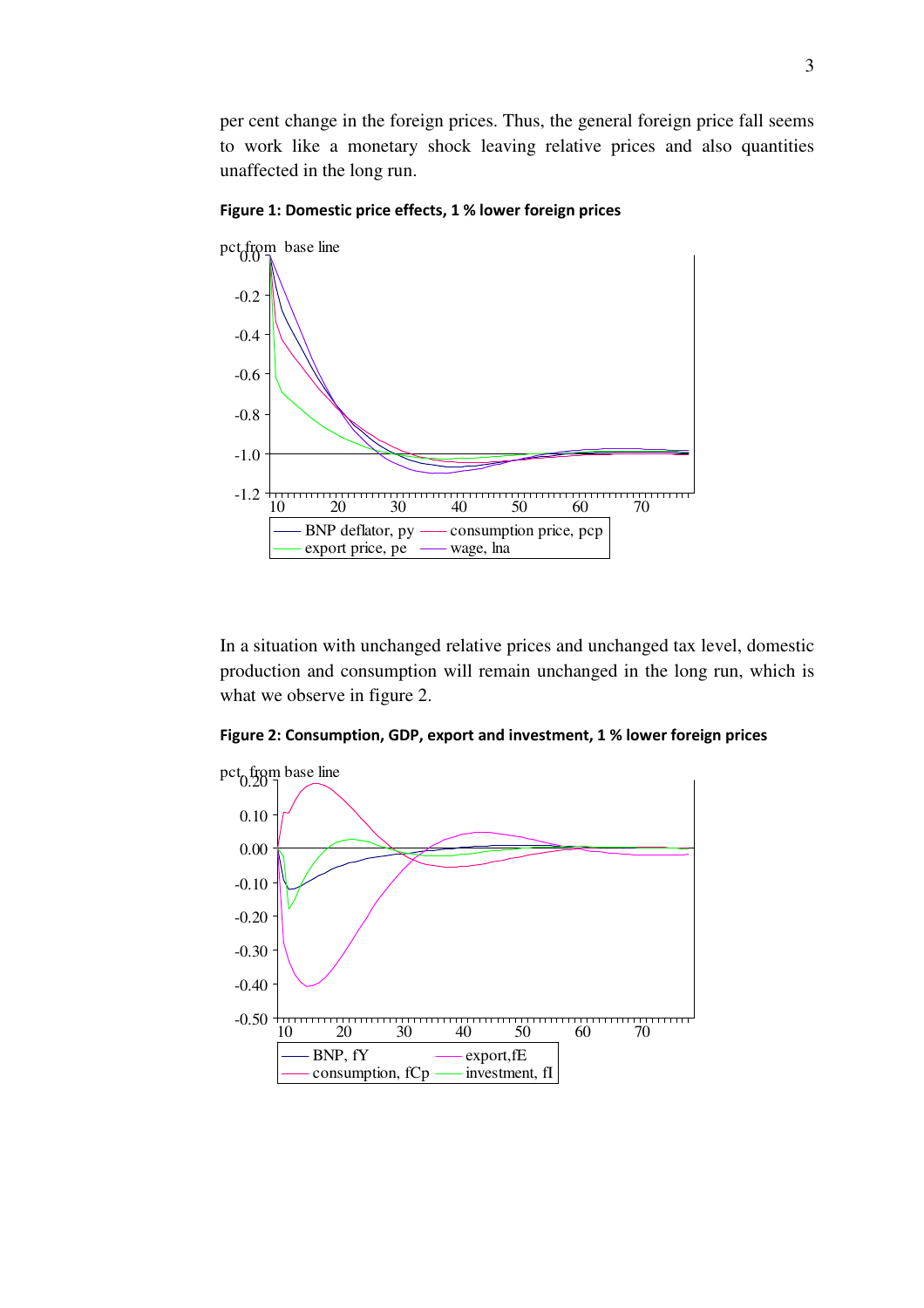The fall in import prices does stimulate private consumption in the short run, but the loss in market share dominates and reduces production, which makes employment decrease in the first years of the experiment. The higher unemployment rate makes the wage fall below the baseline.

In the long run, wages have fallen by 1 per cent. One per cent lower wage costs and one per cent lower import prices plus a constant indirect tax level make all domestic prices fall 1 per cent. Thus, the initial negative impact on exports disappears because the negative impact on competitiveness disappears.

In the long run, employment returns to the baseline cf. figure 3, which reflects that production returns to the base line in the long run as wages and domestic prices fall 1% relative to base, leaving competitiveness and also all relative factor prices unchanged.



Figure 3: Effect on employment, foreign prices -1 % or wages shocked +1% in year 1

#### **3. Effects of temporary wage shock**

Now, the adjustment term in the wage relation is increased by 1% in year 1 only. This makes the wage level increase by  $1.1\%$  in year 1, reflecting a moderate wage-price cycle. This first year hike in wages does not have a longterm effect on wages cf. figure 4. The competitiveness is deteriorated by the temporary wage shock, so unemployment will increase. This will reduce wage growth and eventually wages plus prices and quantities will return to the baseline after a transition period with a small negative business cycle. As figures 3 and 4 illustrate, employment and wages adjust faster to equilibrium after the foreign price shock, because the foreign prices appear in the relative price terms of foreign trade relations. The wage shock affects the same relative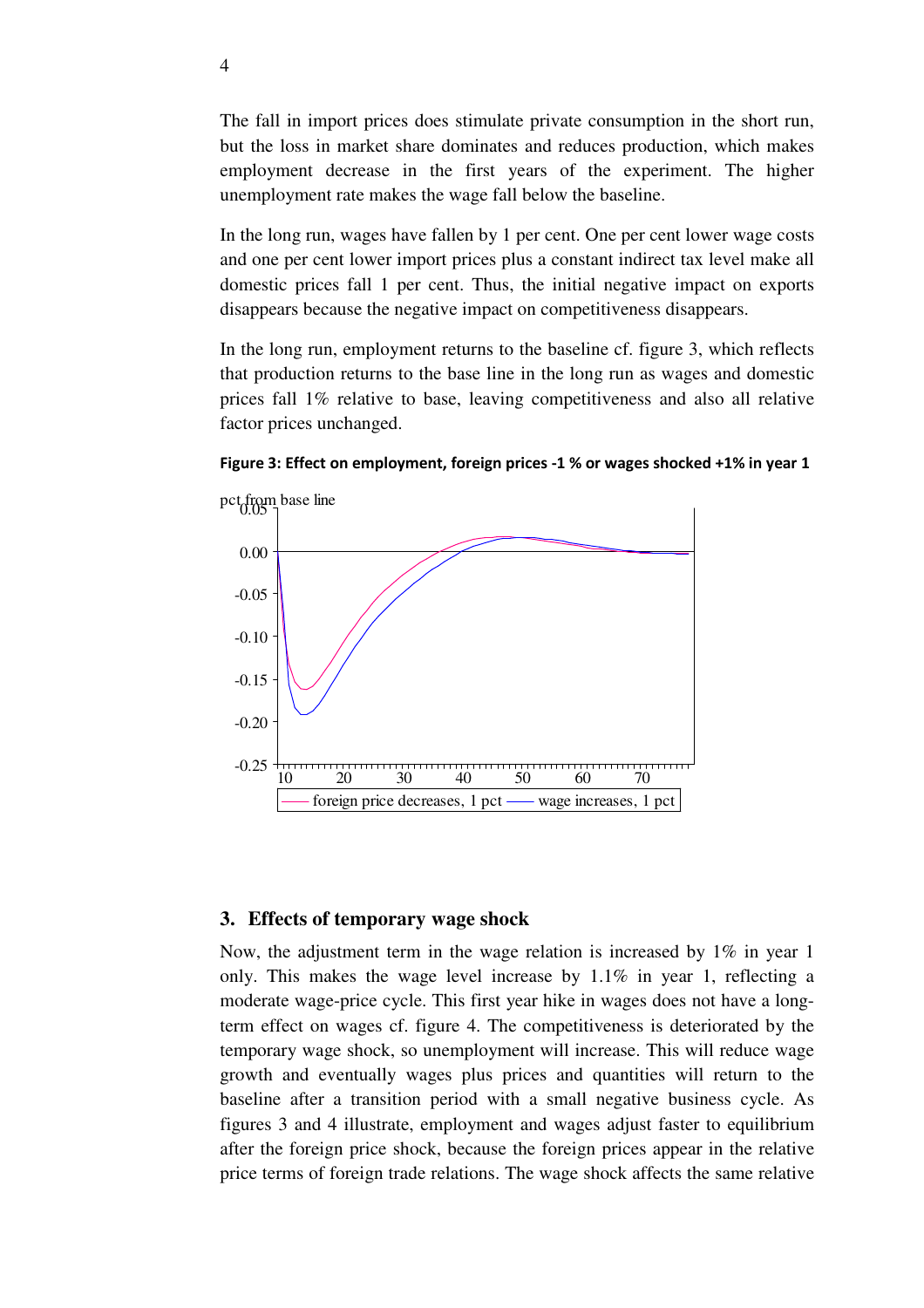price terms but with a delay caused by the price formation. However, the longterm effects look symmetrical for the two experiments, as one would expect.

Figure 4: Effect on wages, foreign prices -1 % or wages shocked +1% in year 1



#### **4. Impact on public debt**

The effect of the foreign price fall on public debt is illustrated in figure 5 as share of GDP. Figure 6 illustrates the impact of a temporary wage shock on public debt. Actually, the two figures do not show the debt but the public financial net asset, Wn\_o, which corresponds to minus public debt:

Both figures confirm the long-term deterioration of public finances. Even if there is no long-term quantity effect from the wage and foreign price shocks, public debt will have increased because of the negative cyclical impact in the transition period.

The main difference between figure 5 and 6 is that the impact on the public net asset remains downward sloping in the long run for the foreign price shock in figure 5. For the temporary wage shock in figure 6, the impact on the public net asset turns into a horizontal curve in the long run, as one would expect.

Making the long-term effect on the public net asset zero for the temporary wage shock requires an increase in e.g. capital taxes, by 1.95% of GDP in year 1. This one-off increase in capital tax does not affect the long-term slope but shifts the net asset curve up to its base line as the higher capital tax offsets the increase in public debt cf. figure 7 below. Nor does the temporary tax hike have long-term effects on consumption and, consequently, it does not affect the long-run neutrality of the shock.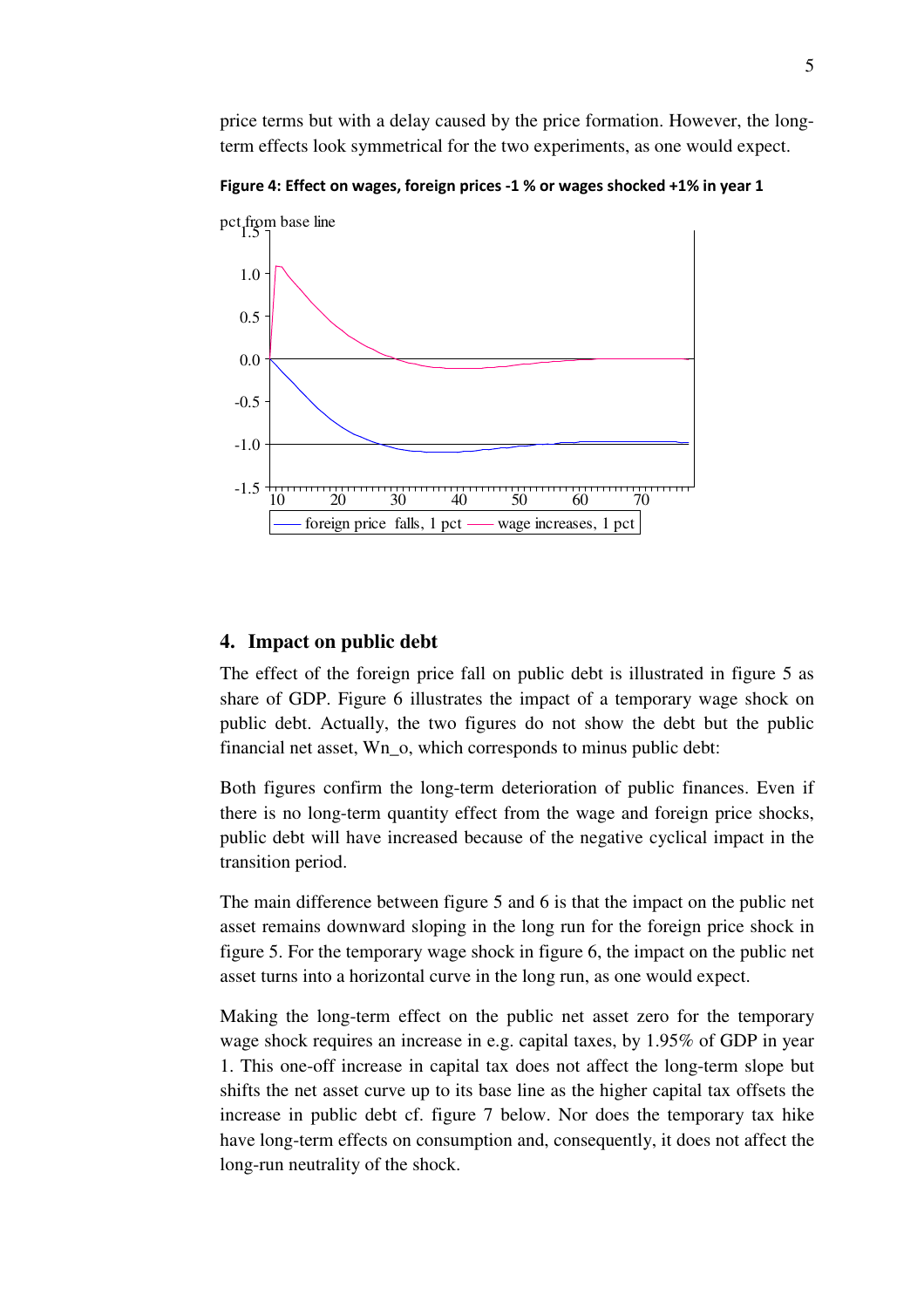

Figure 5: Effect on public net assets over GDP, foreign prices + 1%

Figure 6: Effect on public net assets over GDP, wages temporarily shocked 1 %

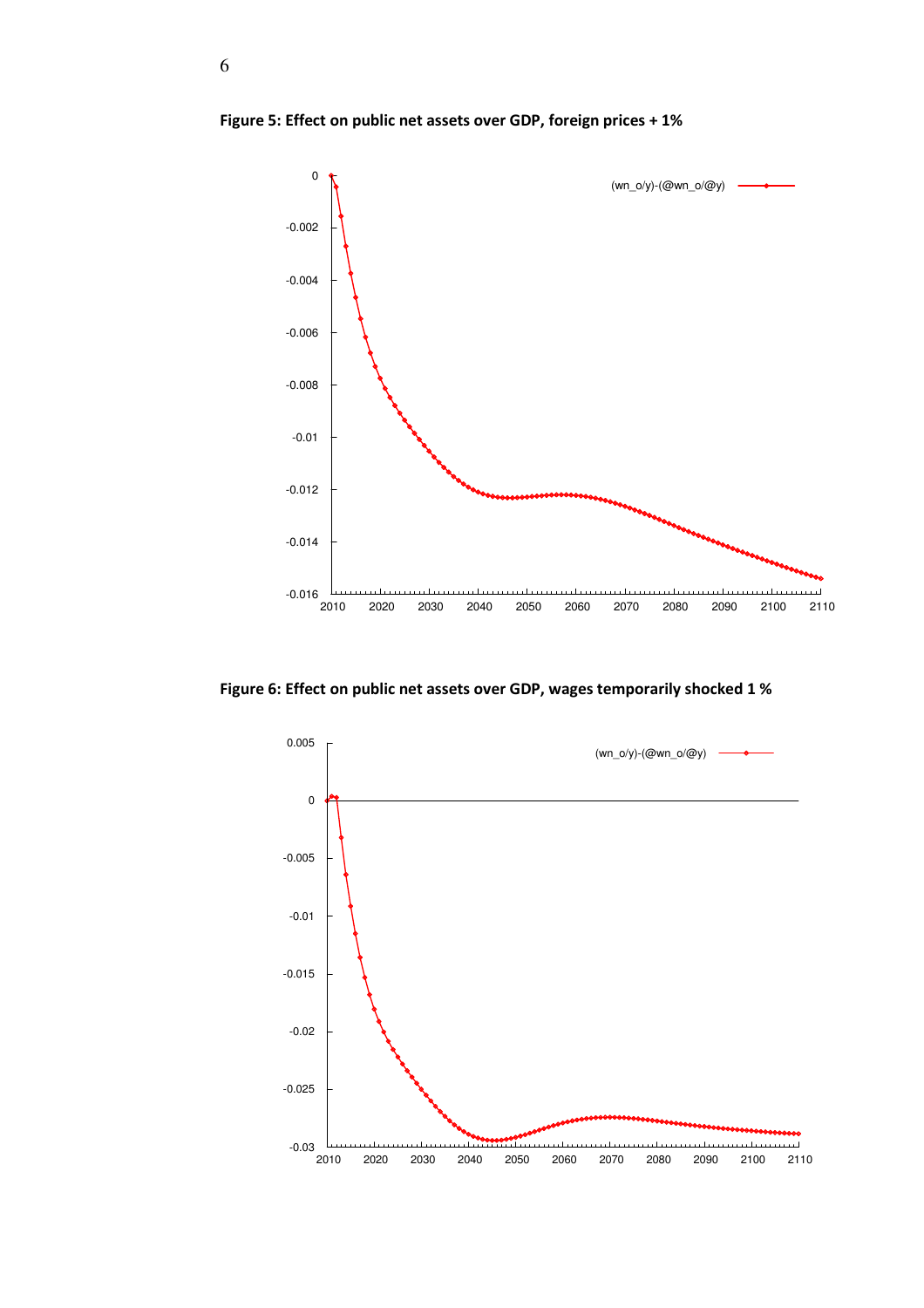

Figure 7: Effect on public net assets over GDP, wages temporarily shocked 1 % plus temporary tax increase

Making the long-term effect on the public net asset zero for the foreign price shock requires more than a temporary tax change. More specifically, we must increase capital taxes by 1.26 % of GDP in year 1 and supplement this temporary tax increase by a permanent increase in, say, income tax. Thus, the income tax brackets (tysp1- and tsyp2-related) are increased by 0.135%, which removes the long-term downward sloping of the public net asset curve in figure 5. The necessary one-off increase in capital tax shifts up the net asset curve to the baseline cf. figure 8 below.

In this way, we have managed to remove the long-term effect on public debt, but there is a problem. The higher income tax makes private consumption, fcp, permanently lower than the baseline cf. figure 9. Thus, this way of removing the impact on public debt also destroys the nice dichotomy of the foreign price shock so we must find another instrument.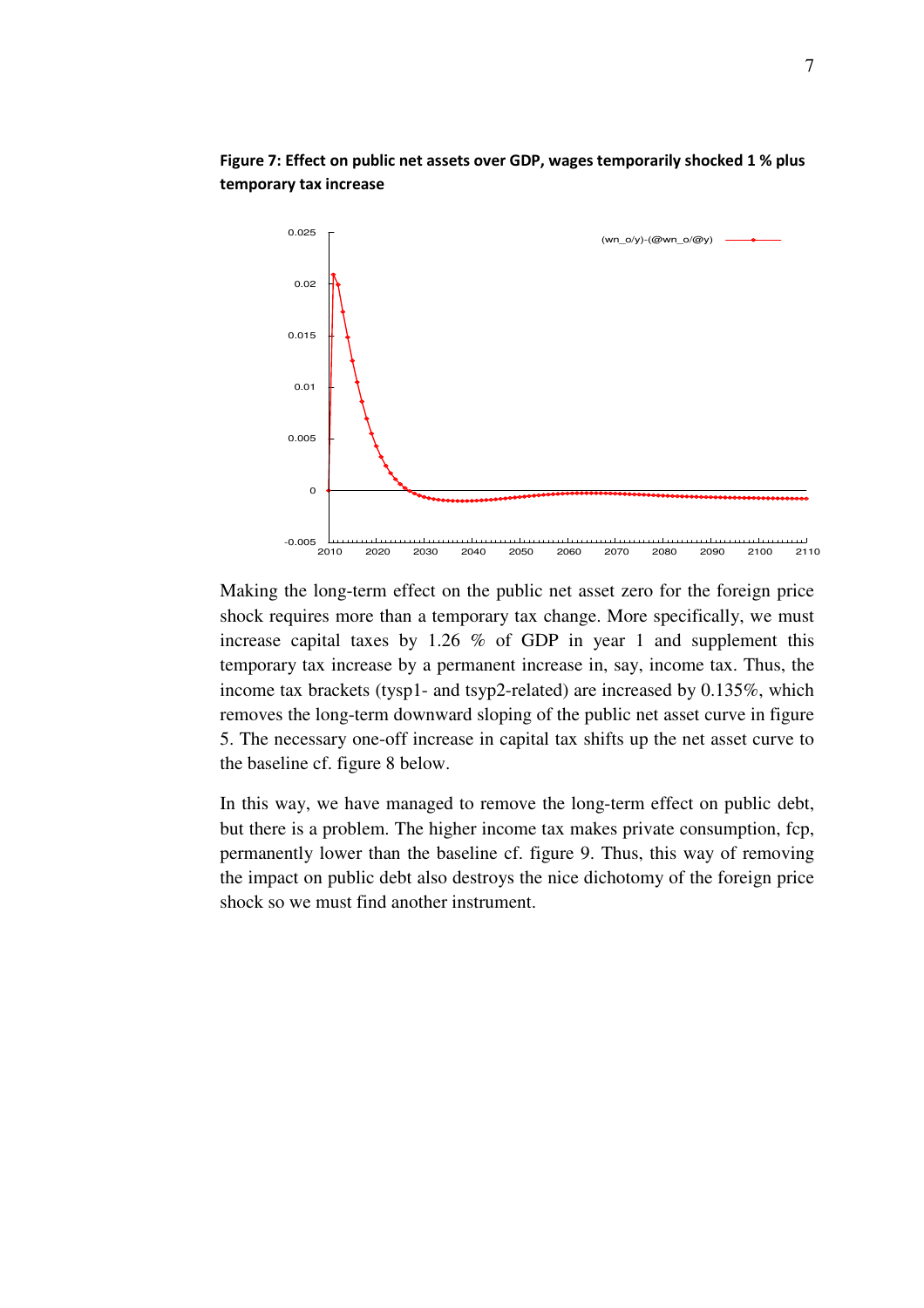

Figure 8: Effect on public net assets over GDP, foreign prices + 1 % plus permanent and temporary tax increases

Figure 9: Demand and GDP effects, foreign prices + 1% plus permanent and temporary tax increases

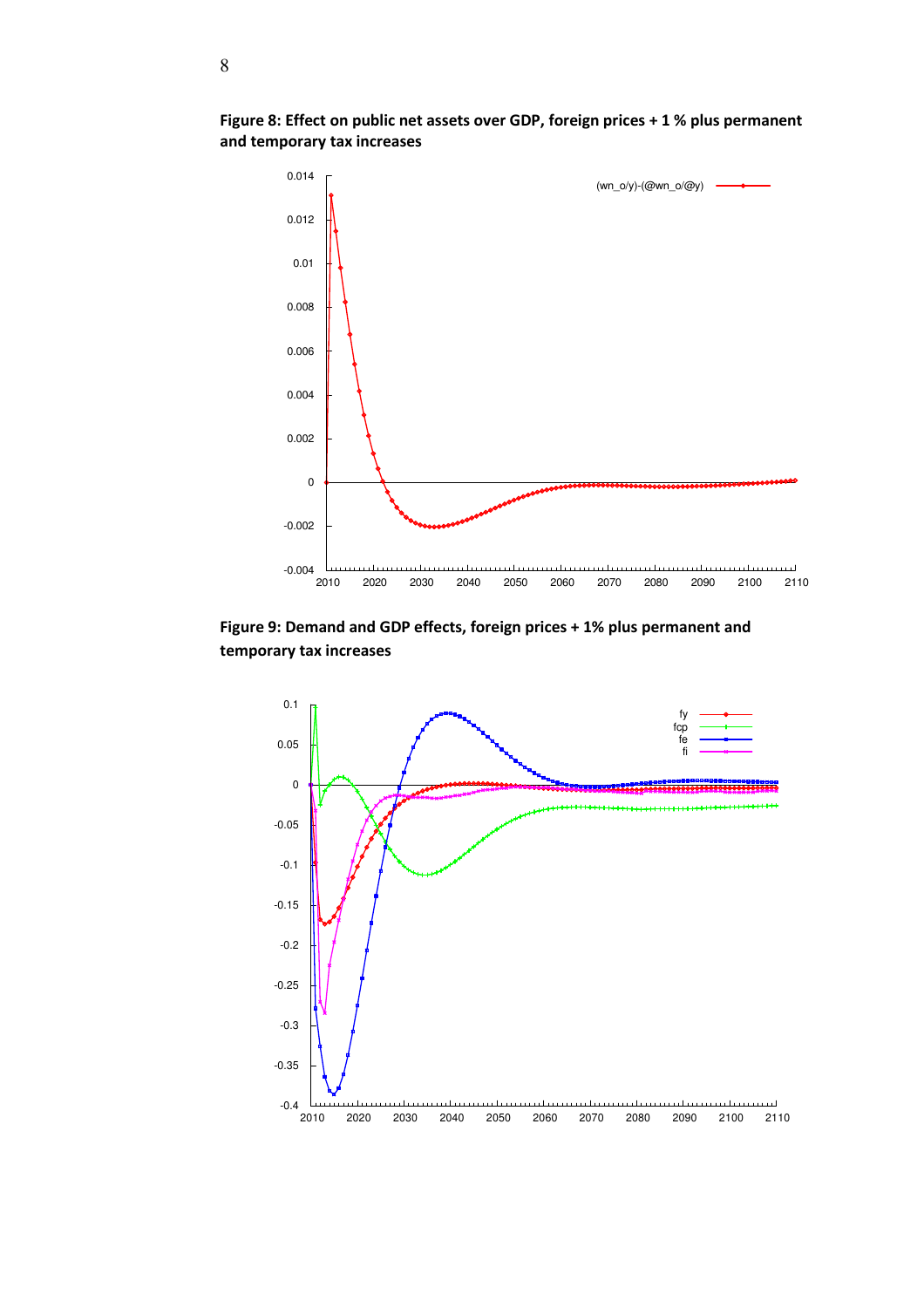Instead of using the income tax as instrument, we can use the transfers between public and foreign sectors as the instrument to remove the downward slope of the public net asset effect and make the net asset effect follow a horizontal curve. The exogenous transfers between the public and foreign sector comprise contribution to EU, transfers to the Faroe islands; transfers to Greenland; social contribution from abroad and net transfers from EU and the they are respectively denoted by  $\text{tr}_o$  eu;  $\text{tr}_o$  ef ;  $\text{tr}_o$  eg;  $\text{tr}_o$  and  $\text{tr}_e$  eu  $o$ . These transfers are permanently decreased by 2 %.

We use public transfers to abroad as instrument because they do not affect private disposable income and private consumption. Actually, it seems natural to reduce these exogenous variables by 1 per cent in the foreign price experiment, but we find that they need to be reduced by 2 per cent to make the public net asset effect curve horizontal.

The joint effect of the fall in foreign prices and the 2 per cent decrease in public transfers is illustrated in figure 10 with the public net asset. The net asset curve becomes horizontal and shifts up toward the base line compared to the net asset curve that is produced by the foreign price shock alone. The basic challenge is to make this curve horizontal reflecting a constant effect on the public debt. It is not a problem to make the curve coincide with the x-axis by a temporary increase in some public revenue.

## Figure 10: Effect on public net assets over GDP, foreign prices + 1 % plus permanent decrease of public transfers to abroad

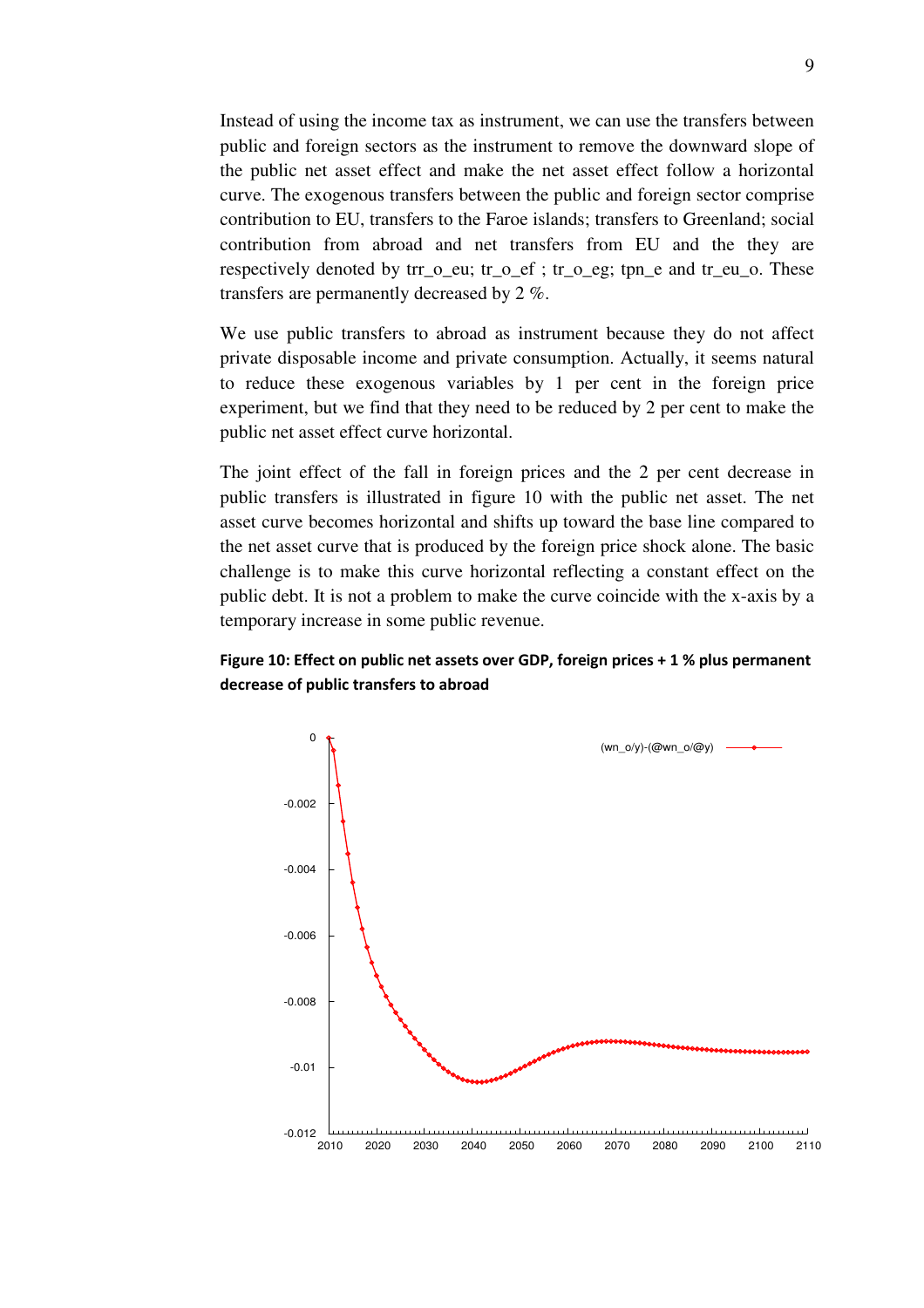### **5. Price and quantity reactions to foreign price shock**

We now examine what happens to the long-run dichotomy and the transition pattern when the 1% fall in foreign prices is accompanied by a 2% fall in public transfers to abroad. Figure 11 reports the impact on four key prices and can be compared to the previously shown figure 1.

### Figure 11: Domestic price effects, 1 % lower foreign prices plus lower public transfers to abroad



The price effects in the two figures look alike because transfers between the public and foreign sectors do not affect the private economy. Also the quantitative effects on output and demand are also quite similar for the two experiments. Specifically, we end with zero long-term effect on consumption when public transfers to abroad are 2 per cent lower. Thus, instead of figure 9, where permanently higher income taxes reduces private consumption in the long term, we get figure 12 below.

We note that there may be a problem with exports which seems to stay slightly below baseline. It is peculiar if only export deviates from the baseline, but the deviation is quite small, and will not be investigated here. The big picture is that exogenous changes in transfers between the public and foreign sector only influence the public budget balance and the balance of payments.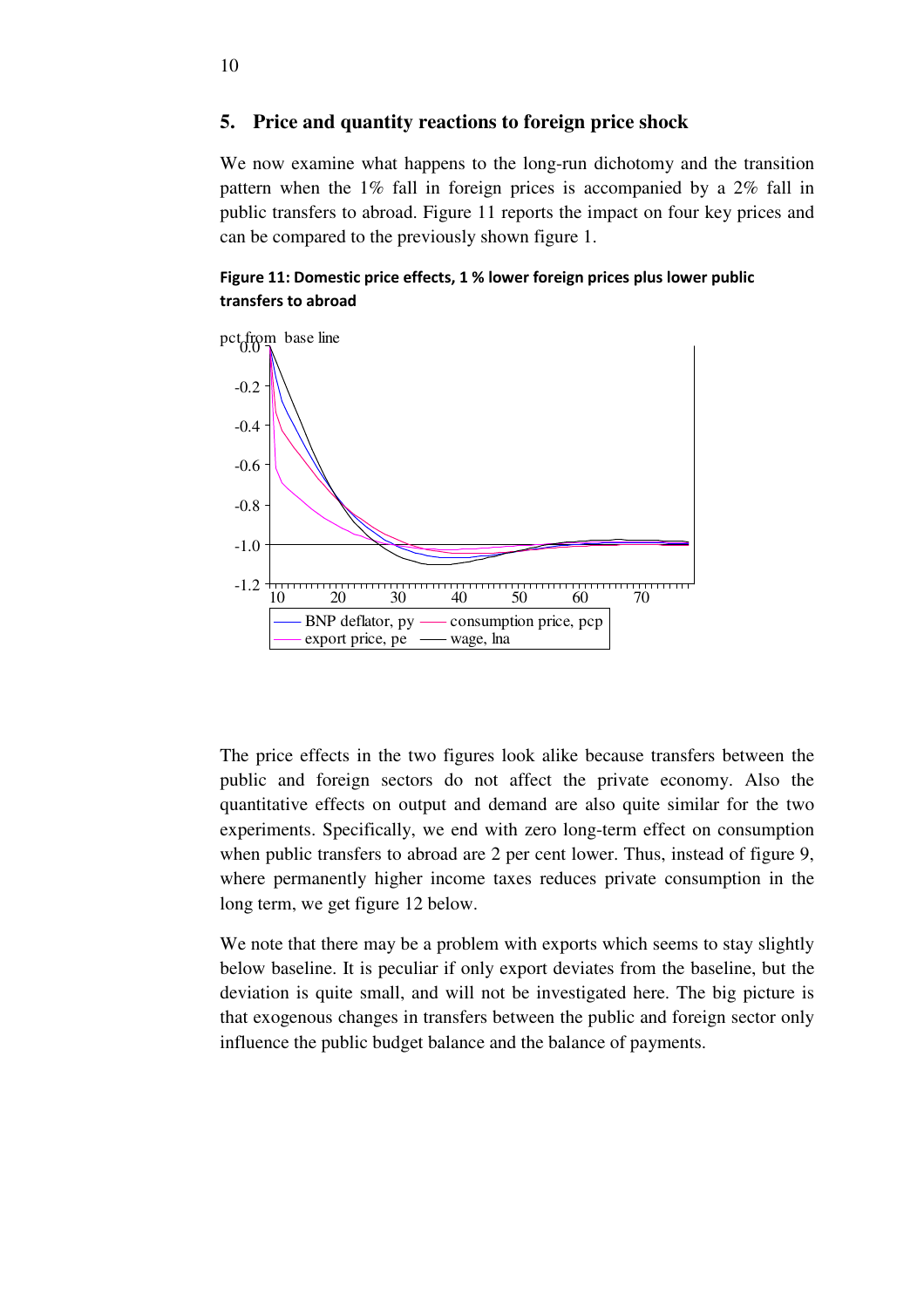

Figure 12: Demand and GDP effects, foreign prices + 1% plus permanent and temporary tax increases

## **6. Reaction of wages with and without debt financing shocks**

The speed of adjustment of wages to equilibrium is quite similar with and without public debt financing. For instance, the temporary wage shock alone on the one hand and the temporary wage shock plus higher capital taxes on the other hand produce virtually the same adjustment of wages to equilibrium cf. figure 4 previously shown compared to figure 13 below.

This similarity is also observed for the foreign price shock alone and with lower public transfers, compare again figure 4 previously shown to figure 13 below.